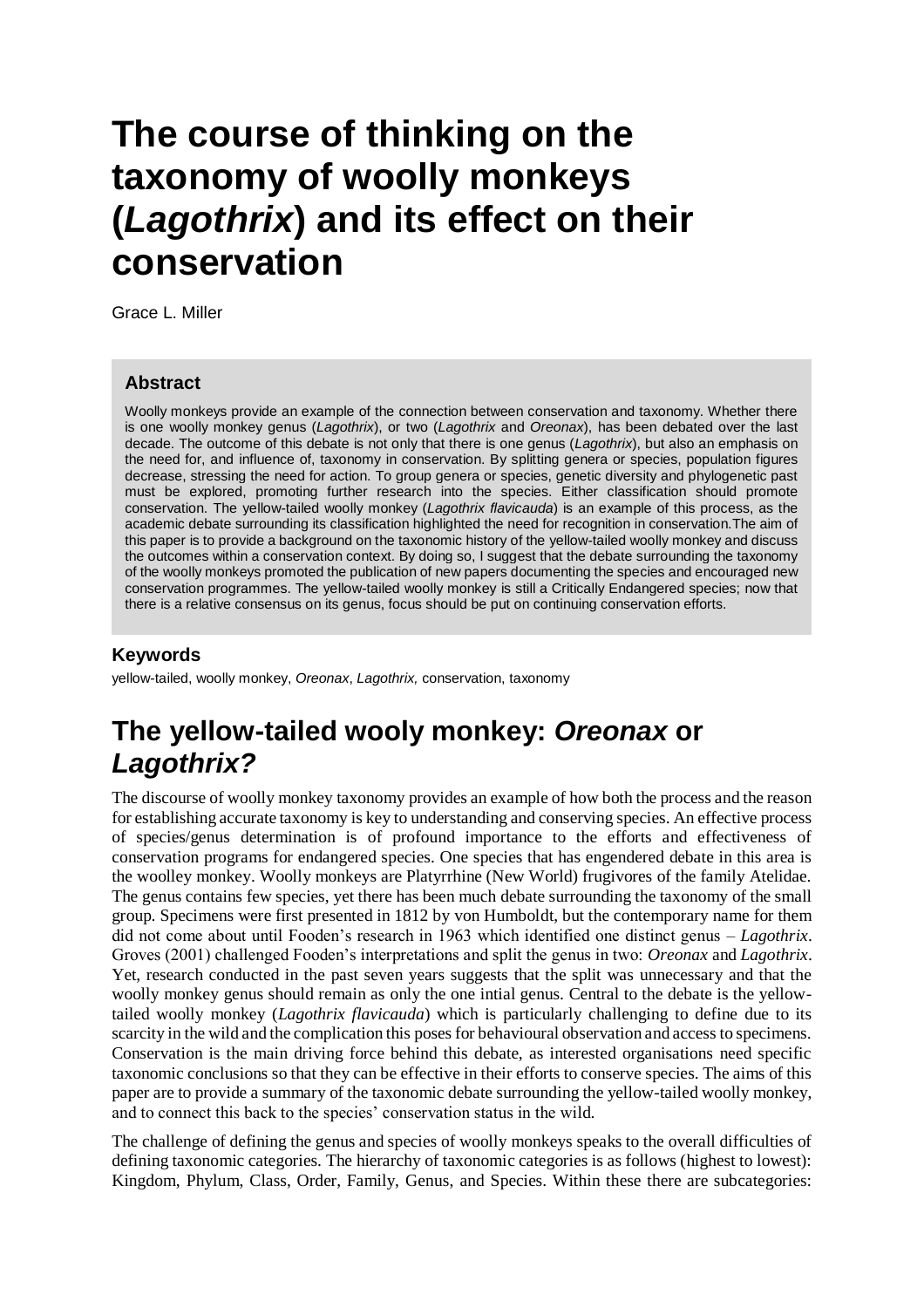suborder, subspecies etc. The lower the taxonomic classification the harder it is to distinguish/define, as differences may be subtle. Furthermore, there is no one universal method used to differentiate these classifications, and the different methods are used depending on circumstances such as technology, funding, and subject availability/quality. When species are difficult to define, contention is also put on their genus, as genera are a group of species that are monophyletic and are phylogenetically similar (Groves 2002; Russell et al. 2013). It was not until the 1940s that a clear definition of species arose in the field of biology, even though before then the word was commonly used (Groves 2002). The problem of taxonomic categorisation lies in the fact that evolution, speciation, and genetic divergence are all continuously changing processes, whereas taxonomic categories are meant to be fixed. Thus, we are, in effect, attempting to attach a static concept to a moving target. Despite this, accurate taxonomy is essential to our ability to communicate our observation, investigation, research, analysis, and understanding of our natural world. It should also be expected that taxonomy will change with expanding knowledge, making categorisation of living things even more difficult.

While it is no doubt a complex process, guidelines to determine what a species is are still required. The Biological Species Concept (BSC), created by Mayr (1942:120), defined a species as '*a set of interbreeding individuals that are reproductively isolated from others*'. Put simply, reproductive incompatibility is the bases for this theory. There are issues with the BSC. For example it cannot be applied to asexual organisms or fossils. Furthermore, it also puts an emphasis on speciation caused by geographic separation, which does not account for other forms of speciation (e.g. allopatric speciation). Therefore there two main objections to the BSC—allopatric taxa do not fit the concept, and thus their categorisation becomes subjective, and sympatric taxa have been known to interbreed—undermine the concept of reproductive incompatibility (Groves 2012). An alternative method is the Phylogenetic Species Concept (PSC) (Cracraft 1983, 1997), which has many advantages over other species concepts (Groves 2002). The PSC defines a species as '*the smallest cluster of individual organisms within which there is a parental pattern of ancestry and descent*' (Groves 2002:1110) and must have a unique combination of characteristics, which are distinguishable from other clusters. The PSC relies on observable, fixed characteristics with no attachment to degree of difference or speculations about function, and allows for genetic analysis to determine cryptic species. While this concept is used by researchers for a variety different taxa (e.g. Groves and Grubb 2011; O'Leary et al. 2012), others criticise the method for being less objective than it claims to be, or for splitting species up unnecessarily (Isaac et al. 2004; Zachos 2015). Regardless of which species concept is used, phylogeny and genetic analysis are consistently relevant when categorising species.

The taxonomic debate of the yellow-tailed woolly monkey and the genus *Lagothrix* is symptomatic of the discourse surrounding the definition of species. *Lagothrix* contains four species and two subspecies all with varying coat colours (brown, copper, grey, and olive), but the genus share a black face and deep pink palms with dense, woolly fur (Fooden 1963; Groves 2001). Woolly monkeys inhabit many of the northern countries in South America, including Bolivia, Brazil, Colombia, Ecuador, Peru, and Venezuela. In these forests the primates forage for fruits but will supplement their diet with leaves, seeds, and invertebrates (Di Fiore and Rodman 2001; Dew 2005). Conservation of this genera is of great importance, not only for the sake of the individual species, but to support tree prosperity as wooley monkeys are significant seed dispersers (Dew 2005; Levi and Peres 2013; González and Stevenson 2014). As woolly monkeys are larger in body size than other Neotropic primates, the genera may also be one of the few that can distribute large seeds, suggesting that some tree species may be solely reliant on wooley monkeys (González and Stevenson 2014).

The yellow-tailed woolly monkey has adapted to high altitudes by having denser fur relative to other woolly monkeys, which allows them to cope with the cooler environments in northeast Peru (Mittermeier et al. 1977; Shanee 2011). Adults of the species also have a yellow pelage at the end of their tail and a yellow pubic hair tuft (Fooden 1963; Mittermeier et al 1977; DeLuycker 2007). Furthermore, they participate in geophagy (the consumption of soil), which may help them avoid iron deficiency (Ferrari et al. 2008). They are larger-bodied than other woolly monkey species and have a slower life history relative to other New World species, making them more vulnerable to extinction. Within the last 12 years, the yellow-tailed woolly monkey has been listed on the Top 25 Most Endangered Primate Species In The World a total of three times, more than any other woolly monkey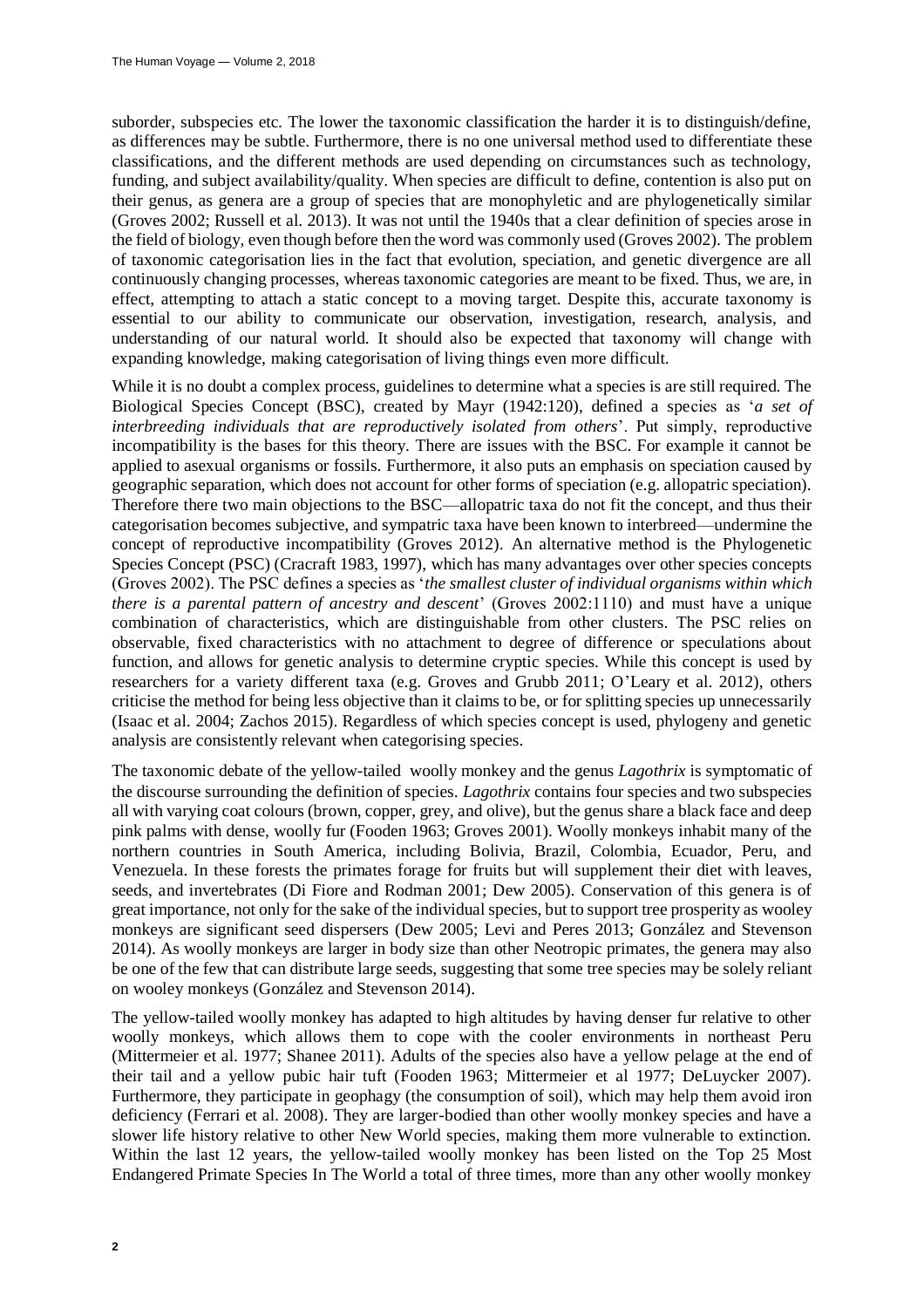(Mittermeier et al. 2006, 2009, 2012). While these things make the species distinct, none may be enough to conclude that the primate should be considered in a different genus. This begs the question as to why the species is involved in this debate.

Early research of yellow-tailed woolly monkeys was greatly limited by sample size, accessibility, and technology, resulting in inaccurate categorisation. Woolly monkeys live in cold, high-altitude environments and have small population sizes, making them difficult to access. Therefore, the majority of early research did not include living specimens. The yellow-tailed woolly monkey was first discovered by von Humboldt and Bonpland (1812). The findings were based on flattened skins that had been trimmed as poorly preserved saddle covers. As such, the species was incorrectly placed in the genus *Alouatta* (howler monkeys).

The next description of the the yellow-tailed woolly monkey was published by Thomas (1927a, 1927b). Thomas (1927b) compared the descriptions von Humboldt produced to his own museum specimens and considered them separate species, naming his discovery *Oreonax hendeei*. The specimens each man studied were found in the same region—where no other primates fitting the descriptions live—and, according to Fooden (1963), the descriptions of both sets of specimens are very similar. Consequently, Fooden combined the two and named the species *Lagothrix flavicauda*. It was not until the 2000s that further (notable) research was done on the elusive *Lagothrix flavicauda*, which unfortunately, also relied on museum samples.

Specimens in the American Museum of Natural History (AMNH) provided further insights into the woolly monkey genus that have since been contended. In 2001, Groves published *Primate Taxonomy*, within which he reflected upon many primate taxa and overall taxonomic thinking. Possibly because it was so revolutionary, the book has been scrutinised heavily ever since. In the book, Groves revisits *Lagothrix*, specifically *Lagothrix flavicauda* (yellow-tailed woolly monkey). He performed a parsimony analysis of cranial characters using Phylogenetic Analysis Under Parsimony (PAUP) on many museum specimens. This method looks at the evolutionary relationships between groups of organisms and seeks the hypothesis that requires the fewest evolutionary changes. PAUP compliments the PSC, which seeks to find the smallest cluster of organisms sharing an ancestry pattern to group as a species. The particular species of *Lagothrix* used by Groves were *L. flavicauda* and *L. lagotricha*. Aside from the two woolly monkey species, no other species names were given and were instead picked at random from the museum's collection (Groves 2001).

The two woolly monkeys species were compared to specimens of other genera within the Atelidae family: *Alouatta, Ateles*, and *Brachyteles*. Groves (2001) found that *L. flavicauda* is more closely linked with the genus *Ateles*, not *Lagothrix,* and therefore cannot be considered monophyletic with other species in the woolly monkey genus. He concluded that because of this, *L. flavicauda* should be in its own genus, and reinstated the genus *Oreonax*, founded by Thomas (1927a). Thus Groves renamed the yellow-tailed woolly monkey *Oreonax flavicauda*, raising the rank from subspecies to separate genus. This was initially well supported (e.g. Rosenberger et al. 1996; Rylands 2000), yet within the last seven years it has been strongly contested.

From 2008 the argument for yellow-tailed woolly monkeys to be considered *Oreonax flavicauda* instead of *Lagothrix flavicauda*—has been systematically undone using PAUP and larger, more diverse sample groups. Many taxonomists now conclude that *Lagothrix flavicauda* is the most accurate scientific name for the yellow-tailed woolly monkey (Mathews and Rosenberger 2008; Ruiz-García et al. 2014; Botero et al. 2015; Di Fiore et al. 2015). Mathews and Rosenberger (2008) recreated Groves' analysis with samples from the AMNH as well as the British Natural History Museum. Unlike Groves' analysis, which only used two *Lagothrix* species, Mathews and Rosenberger used all the species within the *Lagothrix* genus (*L. lagotricha, L. cana, L. lugens, L. poeppigii,* and, of course, *L. flavicauda*) and attempted to use a female and male for each species. Mathews and Rosenberger (2008) deviated from the method of analysis in a few more ways. For example, the weighing of some of the characteristics was lessened because not all characteristics were considered independent of each other (Mathews and Rosenberger 2008). The authors found that when certain taxa were used (*Alouatta seniculus* and *Lagothrix lagotricha*) the results of Groves' (2001) study could be supported. Yet, when all available samples of the *Lagothrix* genus were incorporated, the application of the genus *Oreonax* becomes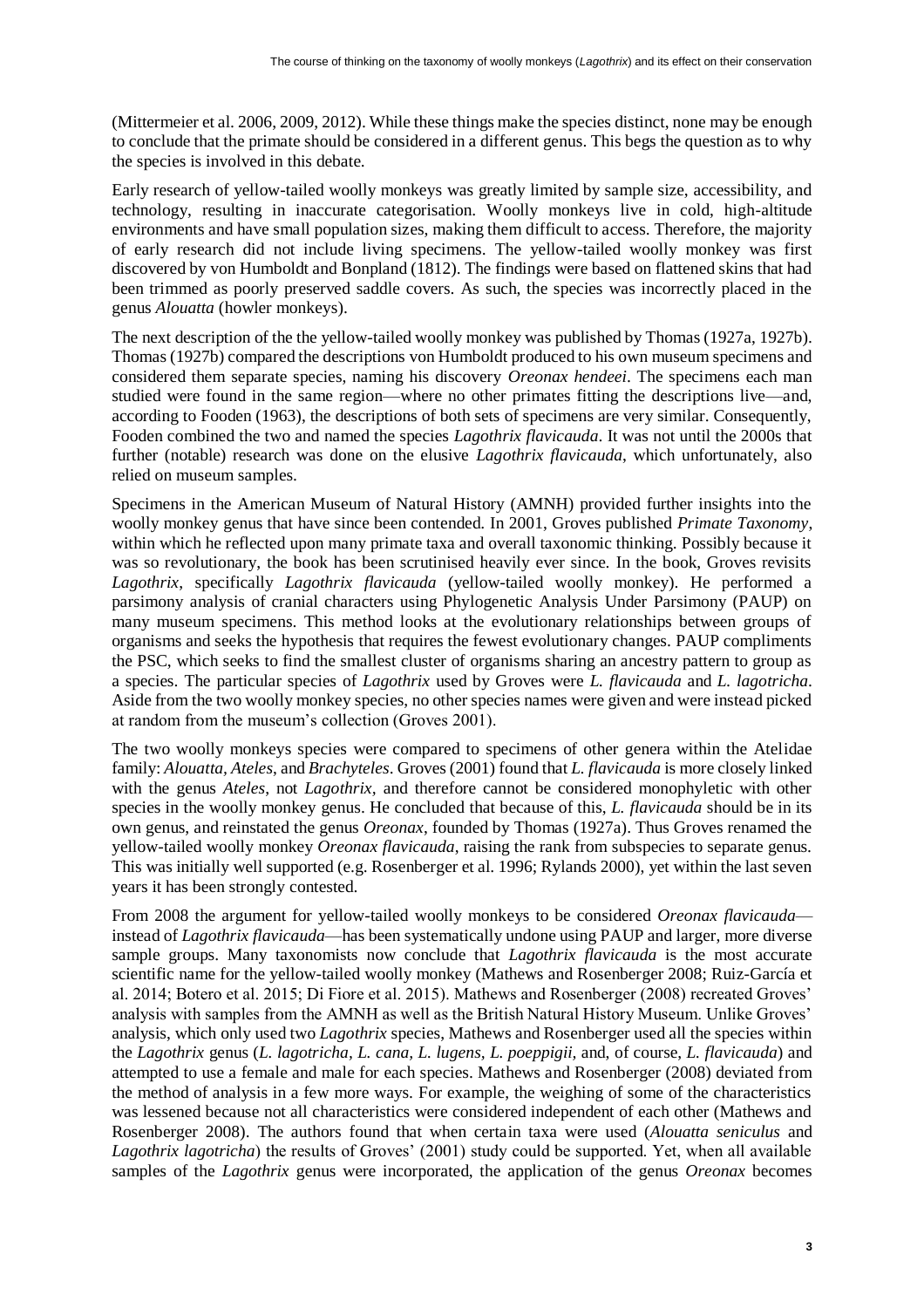unsupported. The authors argue that if *Oreonax* is supported as its own genus, new genera would have to be added for species *L. cana* and *L. poeppigii*, as they were as genetically different to each other as they were to *L. flavicauda*. Thus, they concluded that a limited selection of taxa may have skewed the results of previous studies. Moreover, they conclude there is little evidence that suggests that *L. flavicauda* should be split at the genus level. Mathews and Rosenberger's (2008) stance on the *L. flavicauda* debate has since been supported by more than cranial morphology, with current researchers using molecular-based analysis.

Molecular analysis of all species considered *Lagothrix* have been included in three independent studies within the last four years, and have concluded that *L. flavicauda* should not be separated into the genus *Oreonax*. Ruiz-García et al. (2014) sequenced COI and COII mitochondrial genes of 141 woolly monkeys. Through genetic distance and phylogenetic analyses, evidence of genetic introgression and recent hybridisation was found. It was concluded that molecular results verified *L. flavicauda* instead of *O. flavicauda*. Furthermore, Di Fiore et al. (2015) found, after relative evaluation of the cyto-chrome oxidase subunit 2 (COX2) gene displays, that any genetic distance between *L. flavicauda* and the other *Lagothrix* taxa—regardless of geographic distribution—is completely within the normal range of species-species divergences. It was also found that *L. flavicauda* separated from other *Lagothrix* during the Pleistocene, 6.5 million years after the separation of *Lagothrix* and its closest genus, *Brachyteles*. From the point of taxa, Di Fiore et al. (2015) suggest that *Oreonax* may be seen as synonymous with *Lagothrix*. Regarding the difficulties associated with research pertaining to species of vastly reduced numbers living in remote habitats, Di Fiore et al. (2015) recognised the difficulty in collecting samples of yellow-tailed woolly monkeys and noted that with the opportunity for a larger research sample further evidence could arise to contradict their conclusion that there is only one woolly monkey genus: *Lagothrix*. Regardless, the most recent molecular research appears to end the ongoing woolly monkey genus debate (Table 7.1), confirming that there is only one genus of woolly monkey in family Atelidae.

| Year | Author(s)                  | <b>Summary</b>                                                                                                                                                                                                                                                                                             |  |  |
|------|----------------------------|------------------------------------------------------------------------------------------------------------------------------------------------------------------------------------------------------------------------------------------------------------------------------------------------------------|--|--|
| 1812 | von Humboldt               | Method: Analysed trimmed skins that had been used as saddle covers<br>Conclusions: Skins are from a new species of howler monkey, and named the<br>species Simia flavicauda                                                                                                                                |  |  |
| 1927 | Thomas (a,b)               | Method: Analysed skins in better condition<br>Conclusions: Considered them a different species to von Humboldt's specimens<br>and renamed the species Oreonax hendeei                                                                                                                                      |  |  |
| 1963 | Fooden                     | Method: Analysed many museum specimens and compared previous papers<br>Conclusions: Simia flavicauda and Oreanax hendeei are a single species, and<br>re-renamed the species as Lagothrix flavicauda                                                                                                       |  |  |
| 2001 | Groves                     | Method: Analysed many museum specimens, specifically cranial characters<br>Conclusions: L. flavicauda is more closely linked with Ateles than other species<br>in the genus are, therefore L. flavicauda is not monophyletic with the genus and<br>needs to be in a genus of their own: Oreonax flavicauda |  |  |
| 2008 | Mathews and<br>Rosenberger | Method: Replicated Groves' results with bigger sample size<br>Conclusions: Oreonax is not different from Lagothrix. The yellow-tailed woolly<br>monkey is reinstated with the name Lagothrix flavicauda                                                                                                    |  |  |
| 2014 | Ruiz-García et<br>al.      | Method: Molecular analysis of L. flavicauda and other woolly monkey species<br>Conclusions: Confirms Lagothrix flavicauda most accurate                                                                                                                                                                    |  |  |
| 2015 | Di Fiore et al.            | Method: Molecular analysis of L. flavicauda and other woolly monkey species<br>Conclusion: Genetic distance between L. flavicauda and other woolly monkeys<br>falls within the normal range for species                                                                                                    |  |  |

| Table 7.1: Summarising the chronology of taxonomy of the yellow-tailed woolly monkey |  |  |
|--------------------------------------------------------------------------------------|--|--|

Defining what makes a species is becoming even more important and urgent as the rate of habitat loss is increasing and the majority of primate species are in decline (Estrada et al. 2017). As conservation resources are limited it is crucial that the correct categorisation are in place on which to take action. Organisations such as the International Union for Conservation of Nature (IUCN) and the Worldwide Fund for Nature require accurate nomenclature criteria to determine species at risk (Zachos et al. 2013). Therefore, the defining of species and genera has become an issue of fundamental importance at the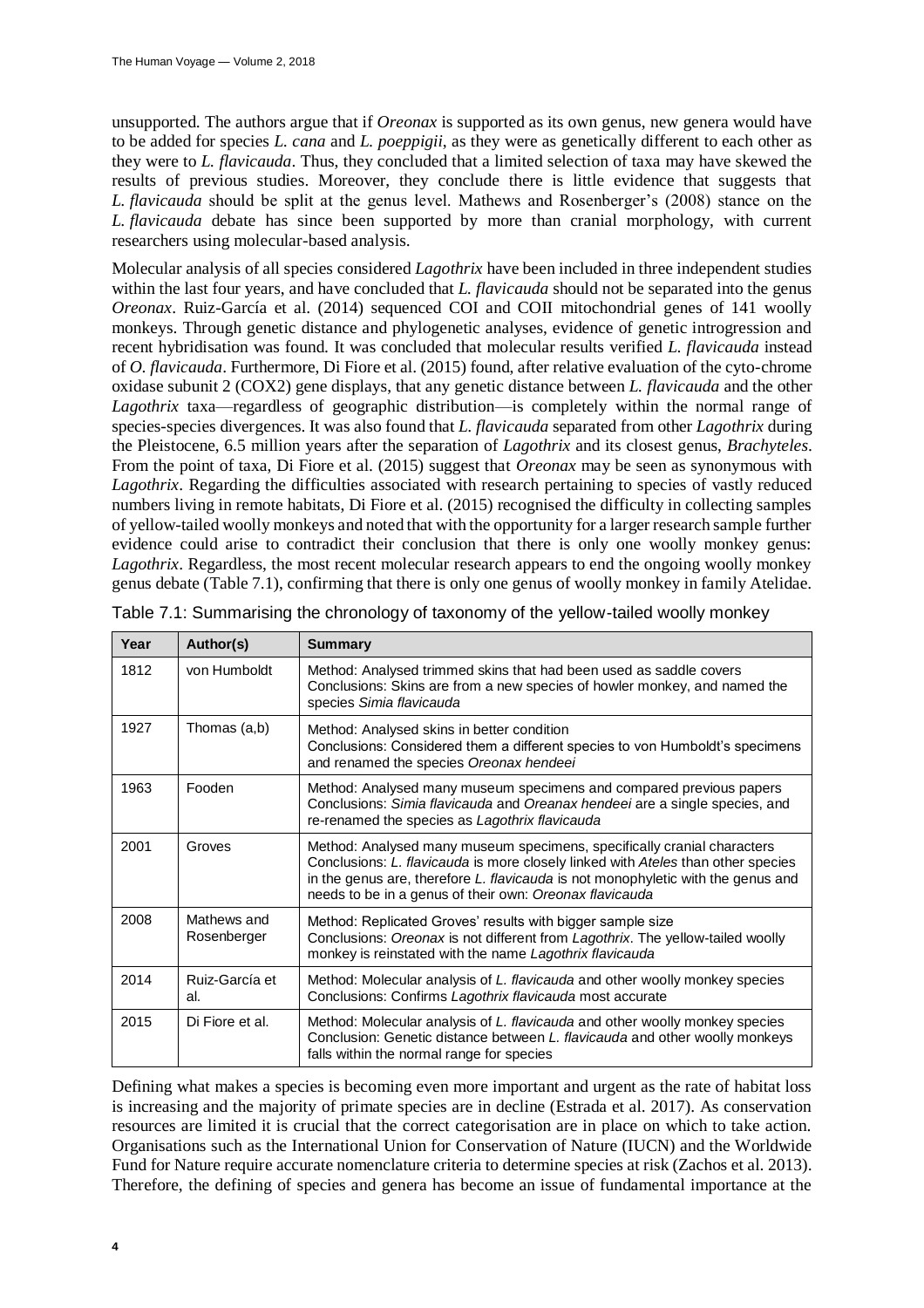heart of our attempts to preserve our biodiversity. This is a particularly key for the yellow-tailed woolly monkey*.*

Since 1981, there has been an approximate 46–93% decrease in population size of yellow-tailed woolly monkey (Shanee and Shanee 2014). In the previously mentioned analysis done by Ruiz-García et al. (2014), it was found that of all the species in the genus *Lagothrix*, *L. poeppigii* and *L. lugens* have the highest levels of genetic diversity, *L. lagotricha* and *L. cana* have moderate levels, and *L. flavicauda* has the lowest level (at zero). Considering this, it is unsurprising that *L. flavicauda* has been classified as Critically Endangered by the IUCN since 1996 (Cornejo et al. 2008). Yellow-tailed woolly monkeys are primarily threatened by deforestation, however, commercial and subsistence hunting, the pet trade, human development, and resource extraction all contribute to the species Critically Endangered status (DeLuycker 2007; Cornejo et al. 2008; Shanee 2011, 2012; Shanee and Shanee 2014). The most effective method of conserving the species would be protecting the remaining habitat and connecting fragments to allow for interbreeding between groups, as well as community conservation programmes and management of illegal hunting (Di Fiore et al. 2015; Shanee and Shanee 2015).

Whether it is classified as a species or a separate genus, the yellow-tailed woolly monkey is still listed as Critically Endangered by the IUCN and conservation efforts are imperative. After the change in genus implemented in the early 2000s, and their subsequent placement on the Top 25 Most Endangered Primate Species List (first appearance was in 2006), there was an increase in the conservation efforts and research outputs for the yellow-tailed woolly monkey. Shanee and Shanee (2015) published a paper about an encouraging case study from a farming community in the Amazonas region. Yambrasbamba, a community conservation project, was established in 2007 (just after the species was put on the Top 25 list) to control hunting and deforestation in the area. Between 2008/9 and 2012/13 surveys of the area have shown a natural increase in the yellow-tailed woolly monkey population (Shanee and Shanee 2015). Furthermore, there has been a marked increase in research output since the genus was split and placed on the Top 25 list (Figure 7.1), which is impressive for a species that is considered hard-to-reach and underresearched in most areas (Aquino et al. 2015). Whether or not it is considered its own genus, the yellow-tailed woolly monkey requires human intervention to avoid extinction, and recognition due to taxonomy has helped the species survive.





Sources: Papers used are limited to those with *Oreonax flavicauda* or *Lagothrix flavicauda* in their titles (Fooden 1963; Mittermeier et al. 1977; de Macedo Ruiz and Mittermeier 1979; Leo Luna 1980, 1982, 1984, 1987, 1989; Groves 2001; DeLuycker 2007; Maldonado et al. 2007; Shanee et al. 2007; Cornejo 2008; Cornejo et al. 2008; Shanee et al. 2008; Buckingham and Shanee 2009; Clark 2009; Botero et al. 2010; Shanee 2011; Shanee and Shanee 2011: Chaves et al. 2012; Ruiz-García et al. 2014; Shanee 2014; Shanee and Shanee 2014; Di Fiore et al. 2015; Shanee and Shanee 2015).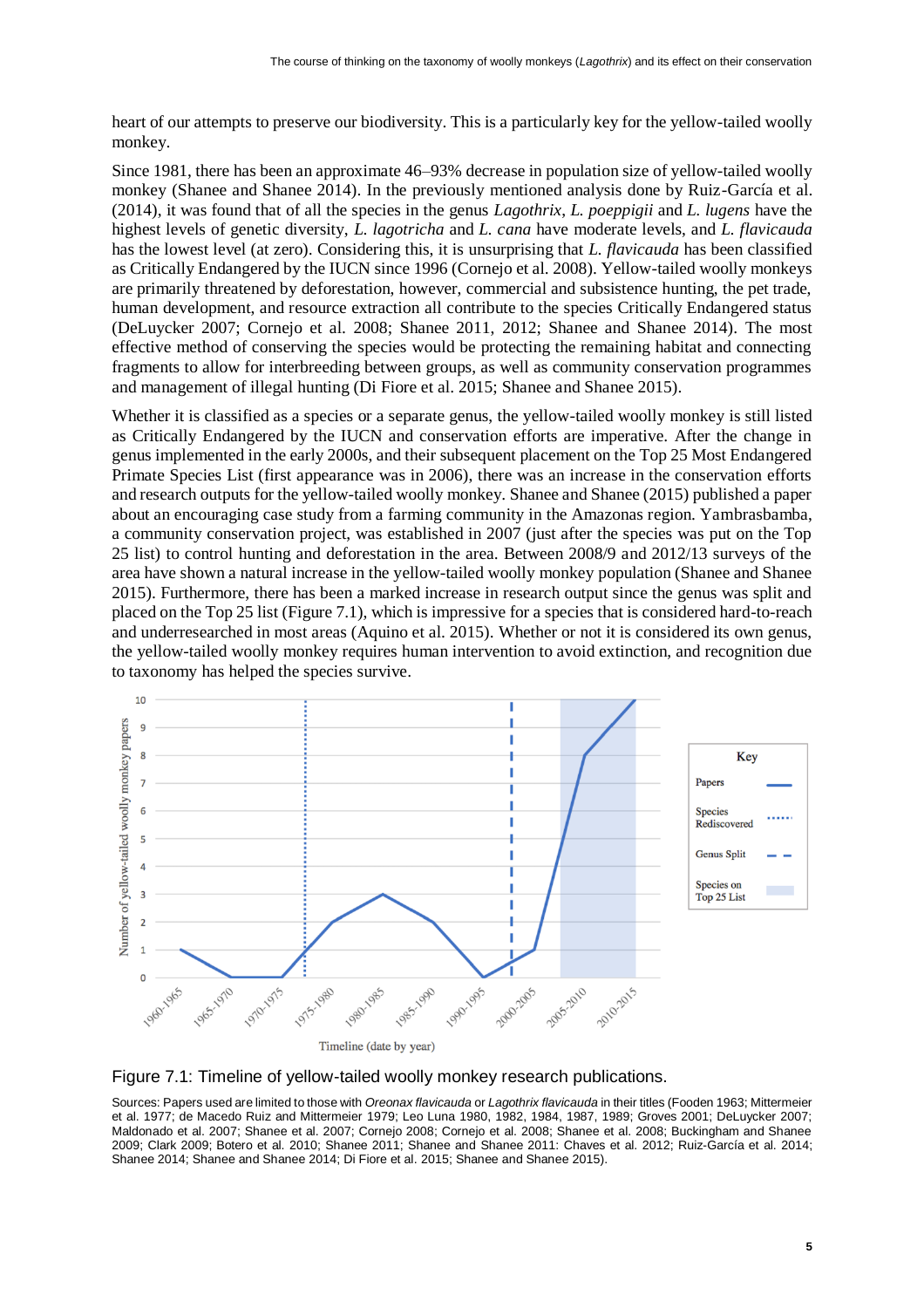### **References**

- Aquino R, Zárate R, López L, García G, Charpentier E. 2015. Current status and threats to *Lagothrix flavicauda* and other primates in montane forest of the Región Huánuco. Primate Conserv. 29:31–41. [doi.org/10.1896/052.029.0111](https://doi.org/10.1896/052.029.0111)
- Botero S, Rengifo LY, Bueno ML, Stevenson PR. 2010. How many species of woolly monkeys inhabit Colombian forests? Am J Primatol. 72(12):1131–1140. [doi.org/10.1002/ajp.20878](https://doi.org/10.1002/ajp.20878)
- Botero S, Stevenson PR, Di Fiore A. 2015. A primer on the phylogeography of *Lagothrix lagotricha* (sensu Fooden) in northern South America. Mol Phylogenetics Evol. 82:511–517. [doi.org/10.1016/j.ympev.2014.05.019](https://doi.org/10.1016/j.ympev.2014.05.019)
- Buckingham F, Shanee S. 2009. Conservation priorities for the Peruvian yellow-tailed woolly monkey (*Oreonax flavicauda*): A GIS risk assessment and gap analysis. Primate Conserv. 24:65–71. [doi.org/10.1896/052.024.0103](https://doi.org/10.1896/052.024.0103)
- Chaves PB, Cornejo FM, Shanee S, Schmitt CA, Cortes-Ortiz L, Roos C, Pacheco V, Di Fiore A. 2012. Ateline phylogenetics revisited: An assessment of the position of the yellow-tailed woolly monkey based on nuclear DNA sequences and complete mitochondrial genomes. Paper presented at: XXIV Congress of the International Primatological Society; Cancun, Mexico.
- Clark JC. 2009. A comparison of two habitats used by the Critically Endangered yellow-tailed woolly monkey (*Oreonax flavicauda*). Oxford: Oxford Brookes University.
- Cornejo FM. 2008. Aspects of the ecology and behaviour of the yellow-tailed woolly monkey *Oreonax flavicauda* Humboldt 1802. Paper presented at: XXII Congress of the International Primatological Society; Edinburgh, UK.
- Cornejo F, Rylands AB, Mittermeier RA, Heymann E. 2008. *Oreonax flavicauda*. The IUCN Red List of Threatened Species, Version 2013.2. Downloaded on 29 April 2018.
- Cracraft J. 1983. Species concepts and speciation analysis. In: RF Johnston, editor. Current ornithology, vol 1. Boston, MA: Springer. pp.159–187. [doi.org/10.1007/978-1-4615-6781-3\\_6](https://doi.org/10.1007/978-1-4615-6781-3_6)
- Cracraft J. 1997. Species concepts in systematics and conservation biology—an ornithological viewpoint*.* In: MF Claridge, AA Dawah, MR Wilson, editors. Species: The units of biodiversity. New York: Chapman and Hall. pp. 325–339.
- DeLuycker AM. 2007. Notes on the yellow-tailed woolly monkey (*Oreonax flavicauda*) and its status in the protected forest of Alto Mayo, Northern Peru. Primate Conserv. 22(1):41–47. [doi.org/10.1896/052.022.0102](https://doi.org/10.1896/052.022.0102)
- Dew JL. 2005. Foraging, food choice, and food processing by sympatric ripe-fruit specialists: *Lagothrix lagotricha poeppigii* and *Ateles belzebuth belzebuth*. Int J Primatol. 26(5):1107–1135. [doi.org/10.1007/s10764-005-6461-5](https://doi.org/10.1007/s10764-005-6461-5)
- Di Fiore A, Chaves PB, Cornejo FM, Schmitt CA, Shanee S, Corté-Ortiz L, Fagundes V, Roos C, Pacheco V. 2015. The rise and fall of a genus: Complete mtDNA genomes shed light on the phylogenetic position of yellow-tailed woolly monkeys, *Lagothrix flavicauda*, and on the evolutionary history of the family Atelidae (Primates: Platyrrhini). Mol Phylo Evo. 82:495–510. [doi.org/10.1016/j.ympev.2014.03.028](https://doi.org/10.1016/j.ympev.2014.03.028)
- Di Fiore A, Rodman PS. 2001. Time allocation patterns of lowland woolly monkeys (*Lagothrix lagotricha poeppigii*) in a neotropical terra firma forest. Int J Primatol. 22(3):449–480. [doi.org/10.1023/A:1010759729567](https://doi.org/10.1023/A:1010759729567)
- Estrada A, Garber PA, Rylands AB, Roos C, Fernandez-Duque E, Di Fiore A, Nekaris KAI, Nijman V, Heymann EW, Lambert JE, Rovero F. 2017. Impending extinction crisis of the world's primates: Why primates matter. Sci Adv. 3(1):e1600946. [doi.org/10.1126/sciadv.1600946](https://doi.org/10.1126/sciadv.1600946)
- Ferrari SF, Veiga LM. Urbani B. 2008. Geophagy in New World monkeys (Platyrrhini): Ecological and geographic patterns. Folia Primatol. 79(5):402–415[. doi.org/10.1159/000141901](https://doi.org/10.1159/000141901)
- Fooden J. 1963. A revision of the woolly monkeys (genus *Lagothrix*). J Mammal. 44(2):213–247. [doi.org/10.2307/1377454](https://doi.org/10.2307/1377454)
- González M, Stevenson PR. 2014. Seed dispersal by woolly monkeys (*Lagothrix lagothricha*) at Caparú Biological Station (Colombia): Quantitative description and qualitative analysis. In: TR Defler, PR Stevenson,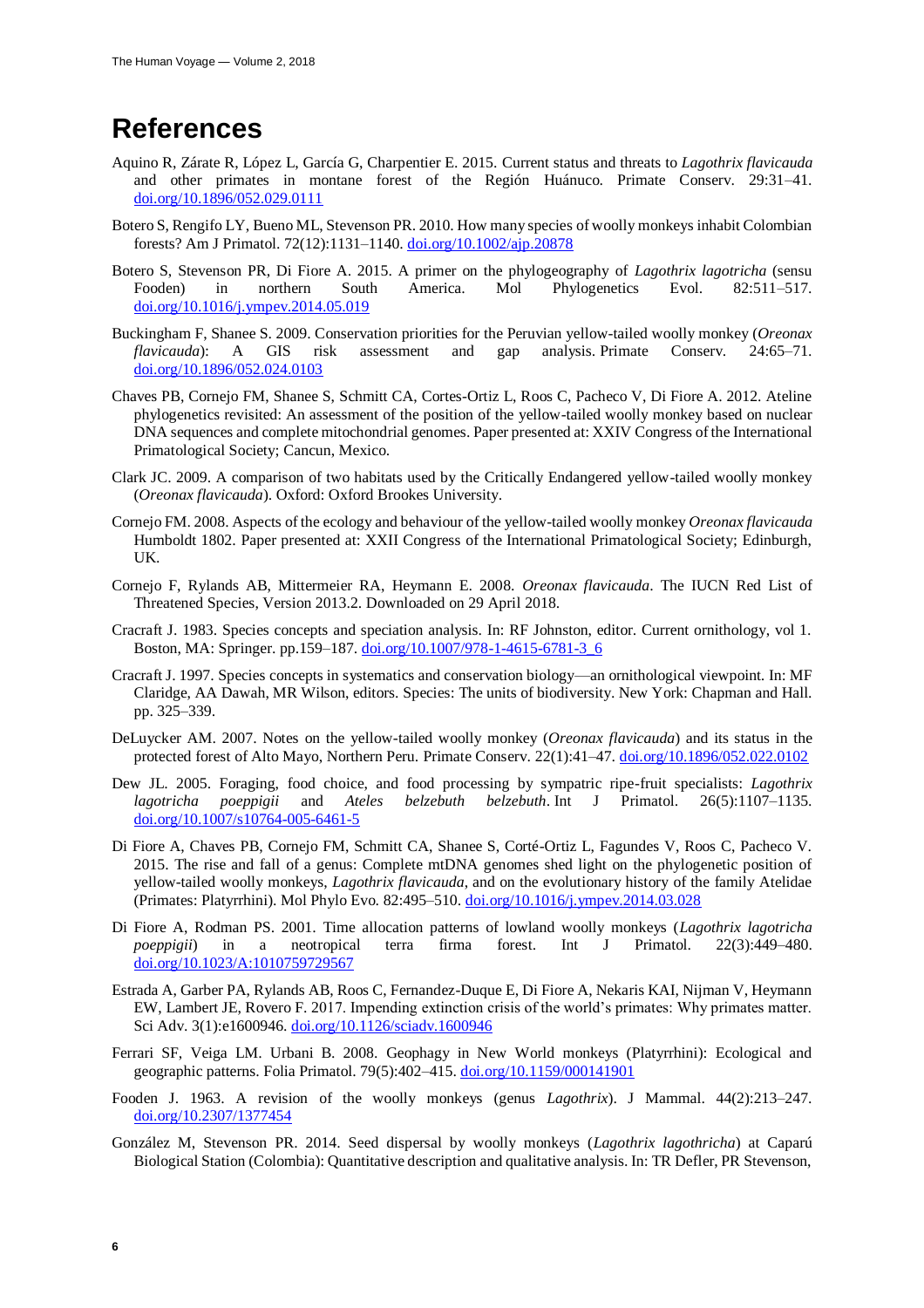editors. The woolly monkey: Behavior, ecology, systematics, and captive research. New York (NY): Springer. pp. 147–165. [doi.org/10.1007/978-1-4939-0697-0\\_9](https://doi.org/10.1007/978-1-4939-0697-0_9)

- Groves C. 2001. Primate taxonomy. Washington, DC: Smithsonian Institution Press.
- Groves C. 2002. The what, why and how of primate taxonomy. Int J Primatol. 25(5):1105–1126. [doi.org/10.1023/B:IJOP.0000043354.36778.55](https://doi.org/10.1023/B:IJOP.0000043354.36778.55)
- Groves C. 2012. Species concept in primates. Am J Primatol. 74(8):687–691. [doi.org/10.1002/ajp.22035](https://doi.org/10.1002/ajp.22035)
- Groves C, Grubb P. 2011. Ungulate taxonomy. Baltimore (MD): John Hopkins University Press.
- Isaac NJ, Mallet J, Mace GM. 2004. Taxonomic inflation: Its influence on macroecology and conservation. Trends Ecol Evol. 19(9):464–469. [doi.org/10.1016/j.tree.2004.06.004](https://doi.org/10.1016/j.tree.2004.06.004)
- Leo Luna DM. 1982. Estudio preliminar sobre la biología y ecología del mono choro de cola amarilla *Lagothrix flavicauda* (Humboldt 1812). Unpublished report in: Universidad Nacional Agraria La Molina, Lima (Peru).
- Leo Luna M. 1984. The effect of hunting, selective logging, and clear-cutting on the conservation of the yellowtailed woolly monkey (*Lagothrix flavicauda*) [Master's thesis]. University of Florida.
- Leo Luna M. 1987. Primate conservation in Peru: A case study of the yellow-tailed woolly monkey. Primate Conserv. 8(1):122–123.
- Leo Luna, M. 1989. Biología y conservación del mono choro de cola amarilla (*Lagothrix flavicauda*), especie en peligro de extinción. In: CJ Saavedra, RA Mittermeier, IB Santos, editors. La Primatologia en Latinoamérica. Washington, D.C.: World Wildlife Fund-US. pp. 23–30.
- Leo Luna ML. 1980. First field study of the yellow-tailed woolly monkey. Oryx. 15(4):386–389. [doi.org/10.1017/S0030605300028908](https://doi.org/10.1017/S0030605300028908)
- Levi T, Peres CA. 2013. Dispersal vacuum in the seedling recruitment of a primate-dispersed Amazonian tree. Biol Conserv. 163:99–106. [doi.org/10.1016/j.biocon.2013.03.016](https://doi.org/10.1016/j.biocon.2013.03.016)
- Mathews LJ, Rosenberger AL. 2008. Taxon combinations, parsimony analysis (PAUP), and the taxonomy of the yellow-tailed woolly monkey, *Lagothrix flavicauda*. Am J Phys Anthrop*.* 137(3):245–255. [doi.org/10.1002/ajpa.20859](https://doi.org/10.1002/ajpa.20859)
- Mayr E. 1942. Systematics and the origin of species. New York: Columbia University Press.
- Mittermeier RA, Macedo-Ruiz HD, Luscombe BA, Cassidy J. 1977. Rediscovery and conservation of the Peruvian yellow-tailed woolly monkey. In: HSH Prince Ranier III of Monaco, GH Bourne, editors. Primate conservation. New York: Academic Press. pp. 95–115.
- Mittermeier RA, Valladares-Pádua C, Rylands AB, Eudey AA, Butynski TM, Ganzhorn JU, Kormos R, Aguiar JM, Walker S. 2006. Primates in peril: The world's 25 most endangered primates, 2004–2006. Primate Conserv. 20:1–28. [doi.org/10.1896/0898-6207.20.1.1](https://doi.org/10.1896/0898-6207.20.1.1)
- Mittermeier RA, Rylands AB, Schwitzer C, Taylor LA, Chiozza, F, Williamson EA, editors. 2012. Primates in peril: The world's 25 most endangered primates 2010–2012. IUCN/SSC Primate Specialist Group (PSG), International Primatological Society (IPS), Conservation International (CI). Arlington, VA.
- Mittermeier RA, Wallis J, Rylands AB, Ganzhorn JU, Oates JF, Williamson EA, Palacios E, Heymann EW, Kierulff MCM, Yongcheng L, Supriatna J, Roos C, Walker S, Cortés-Ortiz L, Schwitzer C. 2009. Primates in peril: The world's 25 most endangered primates 2008–2010. Primate Conserv. 24:1–57. [doi.org/10.1896/052.024.0101](https://doi.org/10.1896/052.024.0101)
- O'Leary N, Denham SS, Salimena F, Múlgura ME. 2012. Species delimitation in Lippia section Goniostachyum (Verbenaceae) using the phylogenetic species concept. Bot J Linn Soc. 170(2):197–219. [doi.org/10.1111/j.1095-8339.2012.01291.x](https://doi.org/10.1111/j.1095-8339.2012.01291.x)
- Rosenberger AL, Norconk MA, Garber PA. 1996. New perspectives on pithecines. In: MA Norconk, AL Rosenberger, PA Garber, editors. Adaptive radiations of neotropical primates. New York: Plenum. pp. 329– 333. [doi.org/10.1007/978-1-4419-8770-9\\_19](https://doi.org/10.1007/978-1-4419-8770-9_19)
- Ruiz-García M, Pinedo-Castro M, Shostell JM. 2014. How many genera and species of woolly monkeys (Atelidae, Platyrrhine, Primates) are there? The first molecular analysis of *Lagothrix flavicauda*, an endemic Peruvian primate species. Mol Phylo Evo. 79:179–198. [doi.org/10.1016/j.ympev.2014.05.034](https://doi.org/10.1016/j.ympev.2014.05.034)
- Russell P, Hertz P, McMillan B. 2013. Biology: The dynamic science. 3rd ed. Boston: Cengage Learning.